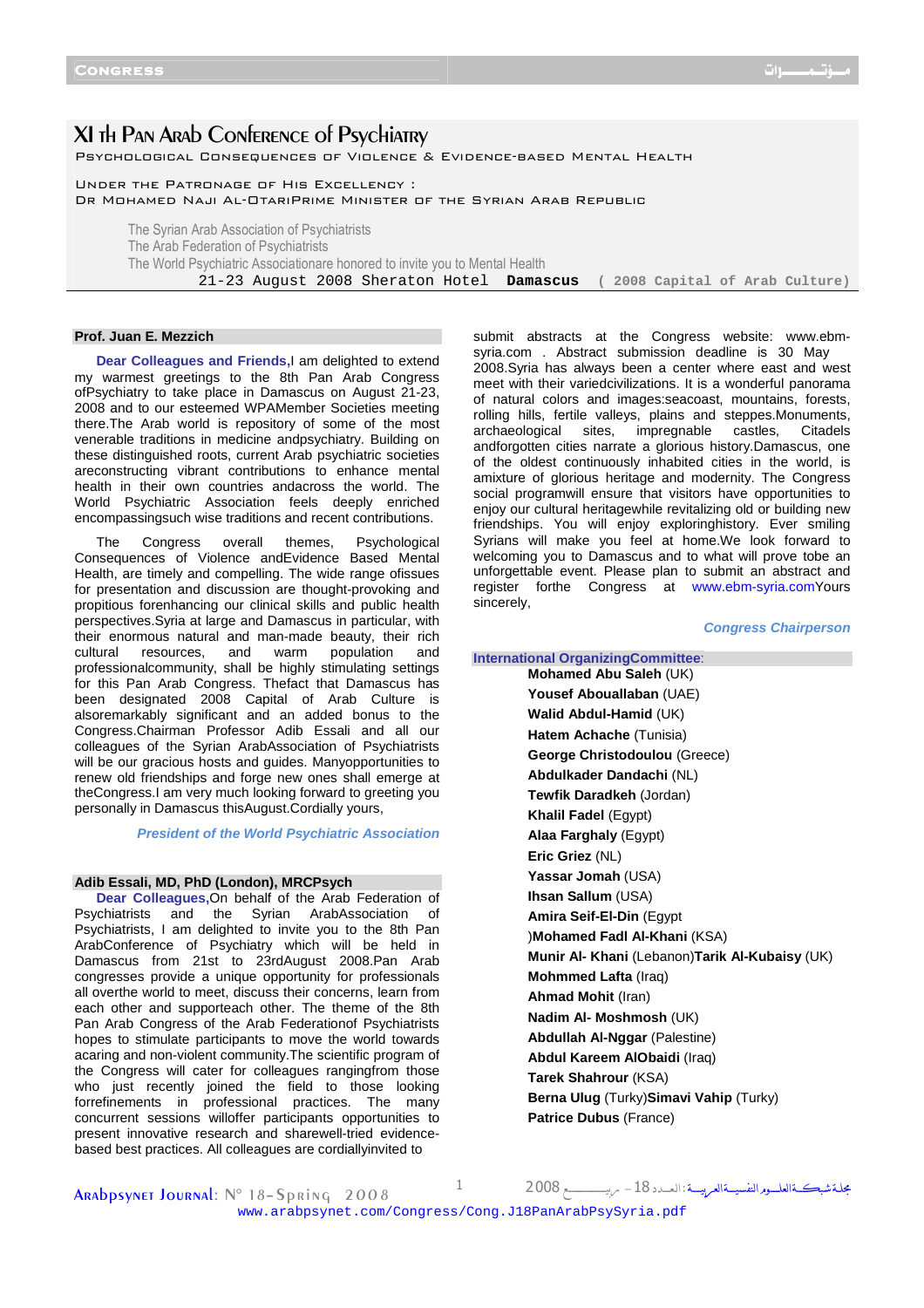#### **Organizers:**

#### **Arab Federation of Psychiatrists**

President:**Saida Douki** (Tunisia)

Secretary General:**Abdelrazzak Alhamad**  (KSA)

Treasurer:**Said Abdelazim** (Egypt)

Arab Affairs Coordinator:**Mohamed Adib Essali** (Syria)

Specialized Divisions:**Afaf Hamed Khalil**  (Egypt)

Journal Editor:**Adnan Takriti** (Jordan)

International Affairs Coordinator:**Yesri Abdelmohsen** (Egypt)

Conference Coordinator:**Mahdi Alqahtani**  (Saudi Arabia)

Scietific Consultant:**Naser Loza** (Egypt) Editorial Consultant:**Ahmad Ansari**  (Bahrain)

#### **Syrian Arab Association ofPsychiatrists**

Honorary President: **Adib Essali**  President: **Pierre Chiniara**  Vice President: **Mohamed Dakkak**  Secretary General: **Mazen Alkhalil**  Scientific affairs: **Youssef Latife**  Treasurer: **Eyad Yanes**  Sosial affairs: **Jamal Hasan**  Conferences: **George Khazal** 

## **Conference Secretariat:**

Ms. Hind ZarifTraining Office, Ministry of Health,Damascus Tel / Fax: (963) (11) 3311112 Mobile: (963) 933366330 Email: minister.training@moh.gov.sy Website: http://www.moh.gov.sy/ **Program Overview**

The program will encompass a number of high quality keynote sessions and high quality symposia. Other sessions willencompass free papers that allow practitioners and researchers to report on their clinical practice or research findings.Training workshops are aimed at making the most of this exceptional gathering of distinguished clinicians andscientists. Interwoven with these highly academic sessions will be an opportunity for meeting old and new friends, notonly over coffee and lunch, but also at social events.

**The selected abstracts will be finally accepted only after the presenter's completed registration is received.** 

# **21 AUGUST**

- 9.00-10.00
- 10.00-11.30

Presidential Symposium

Juan Mezzich and Ihsan Salloum (USA)

# **HALL A**

#### **Domestic Violence**

- Assessment, Treatment and Prevention of Child Abuse **Yasmin Farooqi Pakistan**-
- Child disciplinary actions and women
- in exposure to marital violence in Egypt
- **Mustafa Afifi (Oman)**  Reasons of violence at school according to teachers
- **Hela Ayadi (**Tunisia**)**

Psychological effects of domestic violence on Palestinian children

# **Yahya Al-Najjar (Palestine)**

Primary school heads: Charlatans in the management of child and student teacher sexual abuse cases in Zimbabwe?

#### **Henry Makura (South Africa)**

Conduct disorder: relationship with violent upbringing and technology

**Mulham Heraki & Yousef Latifeh (Syria)** 

## **HALL B**

| Psychological consequences of violence in the Arab<br>World |
|-------------------------------------------------------------|
| - Adolescent Mental Health problems in the Arab Countries   |
| Amira Seif Eldin (Egypt)                                    |
|                                                             |
| - Mental Health consequences of occupation the              |
| occupied Palestinian territories (WB)                       |
| <b>Bassam Ashhab (Palestine)</b>                            |
| - The care giver system to victims of violence in Algeria   |
| Idriss Terranti (Algeria)                                   |
| - Violence in Iraq: a psychiatric view                      |
| <b>Mohamed Al-Karkhi (UAE)</b>                              |
| - PTSD among Lebanese children following the                |
| July 2006 war                                               |
| Yousef Latifeh (Syria) & Qasem Atia Alfred (Lebanon)        |
| - The Explosive Remnants of War: the silent and lasting     |
| violence in the Arab region                                 |
| <b>Ghassan Shahrour (Syria)</b>                             |

#### 11.30-12.00 Break

**Organizers: Theodora D. Tsovili, PhD and Samer Jahshan, Child Psychiatrist** 

**George Christodoulou (Greece)** Disaster and mental health

**Maha Younis (Iraq)** The psychological Impact of AL-Ameriyah bombardment on the neighborhood children

**Yousef Alaubaidi (Iraq)** Prevalence of PTSA among secondary school students in Baghdad

**Numan Ali and Tori Snell (Jordan)** Lifting the psychological burden for displaced Iraqis: Evidence-based mental health intervention

**Abdul OlObaidi (Iraq)** Iraqi Children's Rights: Building a System Under Fire

**Essedik Jeddi (Tunisia)** Institutional Therapy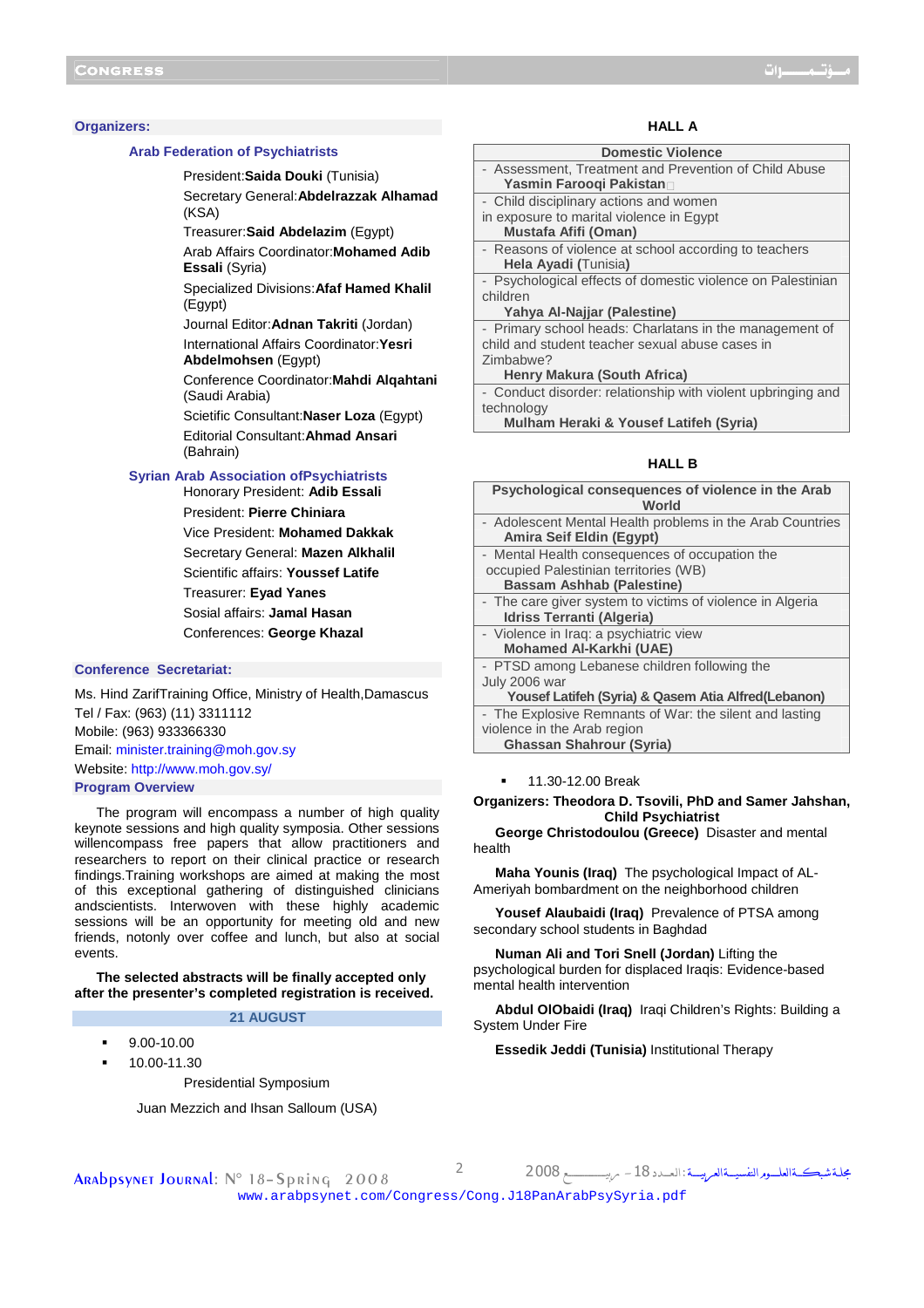- 14.00-15.00 Lunch Break
- 15.00-17.00 Workshops
- **20.00-21.00 Opening Ceremony**
- 21.00-23.00 Reception

## **Psycho-legal consequences of torture**

A Basra hotel tale 1

**Adib Essali (Syria)** 

- A Basra hotel tale 2
- **Sapa Malik (UK)**

The Psychology of Terrorism

# **Yasmin Farooqi (Pakistan)**

22 **AUGUST** 

- 9.00-10.30
- 10.30-12.30

## **HALL A**

| <b>BiopsycBIOPSYCHOBIOLOGY OF STRESS</b>            |
|-----------------------------------------------------|
| - Homelessness & Psychiatric Hospitalisation        |
| Walid Abdul-Hamid (UK)                              |
| - The Stress update                                 |
| Alaa Farghaly (Egypt)                               |
| - Stress and trauma may impact trough epigenetic    |
| modulation of gene expression                       |
| Bart PF Rutten (Holland)                            |
| - Combat fatique and its relation to ego-resilience |
| and social support of College students              |
| Athmar Shaker Majeed (Iraq)                         |
| - Living with stress in Palestine                   |
| Abdallah Al-Najjar (Palestine)                      |
| - PTSD among Gaza children                          |
| Neamat Alwan (Palestine)                            |
| - Acute stress disorder: indicators of chronicity   |
| Binabbas Malik (Algeria)                            |
|                                                     |
| . <del>.</del>                                      |

# **HALL B**

# **WOMEN MENTAL HEALTH**

- **Psychological harassment at work**  Hachelafi Hamid (Algeria) **- Violence against mothers**
- Sonia Missaoui (Tunisia)
- **Sexual violence and female genital cutting's beliefs and attitude of Egyptian women** 
	- Mustafa Afifi (Oman)
- **Egyptian women's attitude and beliefs about female genital cutting and its association with childhood maltreatment**
- Mustafa Afifi (Oman)
- **Interviewing traumatized children**
- Mohamed Tahar Bouyaya (Algeria)
- **Treating difficult neurotic cases**
- Fadel Khalil (Egypy)
- **Cognitive Behavior Therapy of PTSD**  Keltoum Belmihoub and Dalila Zenad (Algeria)
	-
	- 12.30-15.00 Prayer and Lunch Break
	- 15.00-17.00 Workshops Please see page 10
	- 20.00-23.00 Gala Dinner Barada Club

ARABPSYNET JOURNAL: N° 18-Spring 2008

# **23 AUGUST**

**9.00-10.00** 

Nuri Bimarstan

# **Abdelmasih Khalaf (Syria)**

Contemporary Psychiatry in Damascus

## **Ghassan Shaker (Syria)**

The Damascus Cochrane Team

#### **Mohamed Jawoosh and Nahla Haj-Hasan (Syria)**

Evidence-based Residency Training in Psychiatry in the Netherlands by Critically Appraised

**Topics** 

## **Bart PF Rutten (Holland)**

- 10.30-11.30
	- **HALL A**

# **ATTITUDES TO PSYCHIATRY**

**- Ethical foundations of psychiatry** George Christodoulou (Greece) **- Testing for two mental illness stigmas in general hospital setting**  Tarek Shahrour and Rifat Rehmani (Saudi Arabia) **- Causal Beliefs of Schizophrenia among Schizophrenic Inpatients' Families in Iraq**  Shalan Al-Abbudi (Iraq) **- Attitudes towards mental illness: a comparative study between Syria and the United Kingdom**  Masa AlKurdi & Paula Hixenbaugh (UK)

#### **HALL B**

|              | <b>New research</b> Do we need the sub-speciality of Old Age |
|--------------|--------------------------------------------------------------|
| - Psychiatry |                                                              |

Walid Abdul-Hamid (UK)

**- Psychological benefits of aerobic training program as a psychotherapy for moderate depression in the elderly**

Samir Al Gazzar (Saudi Arabia)

- **Depression in Iraq: A socio-demographic study** Naamah Humaidi (Iraq)
- **Preparing an obsessive compulsive scale**  Dalia Moemen & Wail Abohendy ( Egypt)

**- Prevalence of smoking in school students: Cross sectional study about 850 students in Monastir city (Tunisia)** 

Lotfi Gaha (Tunisia)

| <b>HALL A</b>                                          |  |
|--------------------------------------------------------|--|
| <b>Working together</b>                                |  |
| - Arapsynet                                            |  |
| Jamal Turky (Tunisia)                                  |  |
| - Arabic Treatment Center for traumatized patients     |  |
| Nahla Haj- <b>Hasan</b> (Syria)                        |  |
| - E-Health and Psychological Health: Its potentials in |  |
| the management of victims of violence                  |  |

www.arabpsynet.com/Congress/Cong.J18PanArabPsySyria.pdf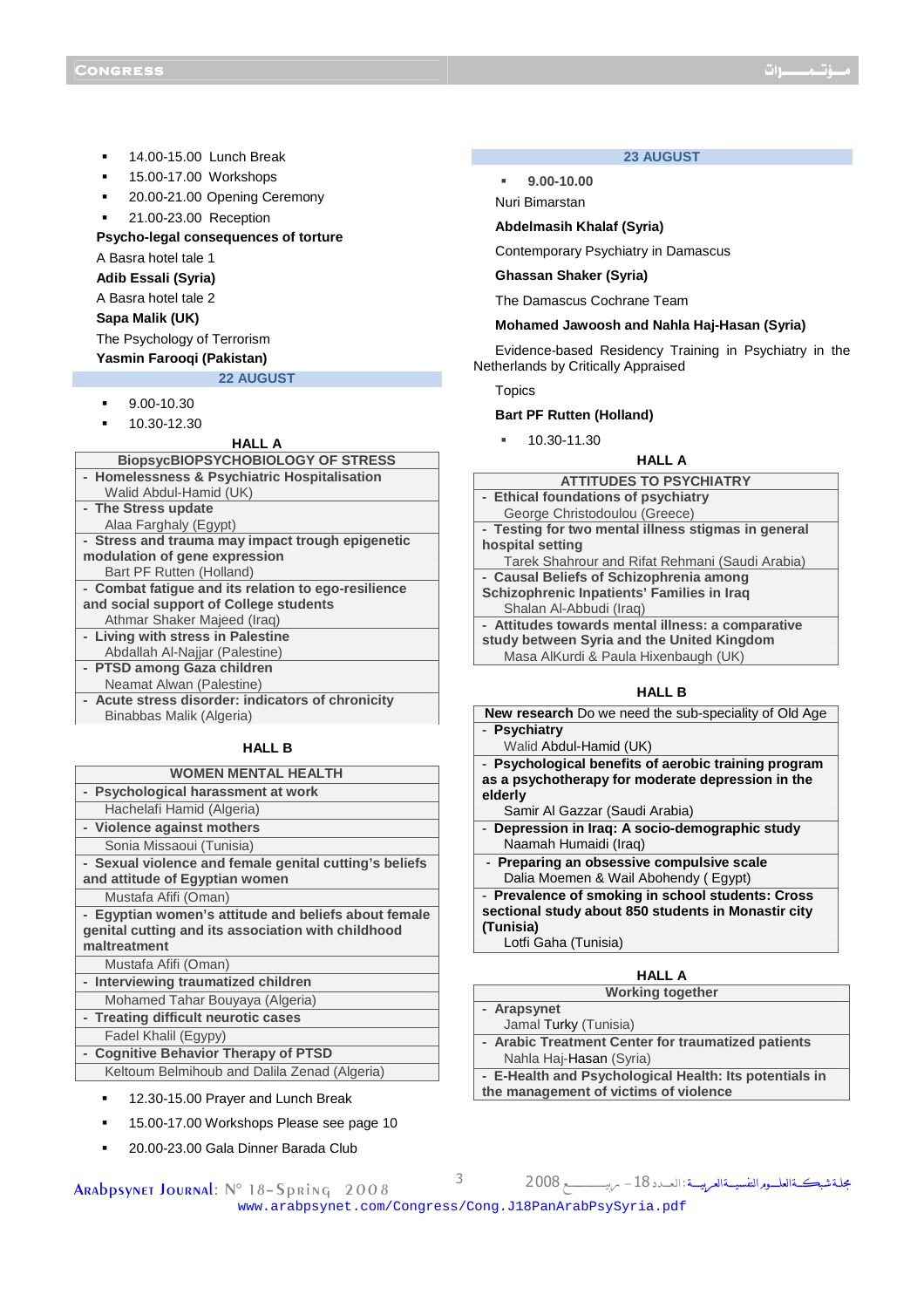| Ghassan Shahrour (Syria) |  |
|--------------------------|--|
|                          |  |

- **Trauma focused treatment for sexually abused women**
- Şahika Yüksel (Turkey)
- **Medication and anxiety disorders**
- Bart PF Rutten (Holland) **- Treatment of depression – evidence review**
- Nadim Almoshmosh (UK)
- **Spiritual dimensions of traumatic healing**  Abdul Basit (USA)
- **Religiosity & Anxiety Disorders in a Multi Confessional Population – A Case Control Study**  Ramzi Haddad, Chantal Mansour and Wadih Naja (Lebanon)
	- 14.00-15.00 Closing session followed by lunch
	- 15.00-17.00 Workshops Please see page 10
	- 17.00 A visit to Inb Sina (Avicenna) Psychiatric **Hospital**

## **POSTERS**

Posters will be on display throughout the conference. Authors are kindly asked to be by their posters during all breaks.

| Title                                                                                          | <b>Authors</b>                                                                               |
|------------------------------------------------------------------------------------------------|----------------------------------------------------------------------------------------------|
| The Efficacy of Mirtazapine<br>in Social Anxiety Disorder:                                     | S.I.J. Schutters, H.G.J.M.<br>van Megen and H.G.M.                                           |
| a double-blind placebo<br>controlled study with                                                | Westenberg (Holland)                                                                         |
| adjunctive paroxetine in                                                                       |                                                                                              |
| nonresponders to<br>treatment                                                                  |                                                                                              |
| The frequency of<br>psychiatric patients using<br>Traditional and) Spiritual<br>medicine       | Saadoun Dawood Ahmed<br>Al-jiboori (Iraq                                                     |
| Depression in elderly<br>people in nursing homes                                               | Mehdi Chtioui, Leila<br>Gassab, Férid Zaafrane,<br>and Lotfi Gaha (Tunisia)                  |
| Short and long term<br>outcome of first psychotic<br>episode: Tunisian inpatient<br>population | Leila Gassab, Sami<br>Boughammoura, Anwar<br>Mechri, Férid Zaafrane,<br>Lotfi Gaha (Tunisia) |

Workshops All training workshops will take place between 15.00-17.00 hours in the indicated location**.**

## **21 August 2008 15.00-17.00**

Sheraton: **Attachment from theory to neurobiology**  HALL A : Karam Radwan and Sandra Naaman (USA) Sheraton: **Self-harm and violence in old age**  HALL B: Abeer Eissa and Doaa Hwedi (Egypt)

#### **22 August 2008 15.00-17.00**

Sheraton: **The Psychiatric examination**  HALL A: Mohamad Al Khani (Saudi Arabia) **Interviewing child victims of sexual abuse**  Abdelouadoud Kharboush and Jamila Bia (Morocco) Sheraton : **Psychodrama** 

HALL B : **Modern Psychodrama** Khalil Fadel (Egypt) **Effectiveness of Psychodrama in Developing Social Communication Skills for Pupils with Learning Disabilities**  Mohammad El-Nahhas (Egypt)

**Psychodrama in assessing and rehabilitating students' memory** 

Elham Aljammas (Iraq)

CPD Center :**Critical appraisal of mental health literature**  Damascus Cochrane Team

# **23 August 2008 15.00-17.00**

Sheraton : **The Arab Board Examination**  HALL A: Tewfik Daradkeh (Jordan) and Munir Al-Khani (Lebanon)

Sheraton: **Treatment of PTSD in children** 

HALL B: Yassar Jomah (USA)

CPD Center : **How to write a Cochrane Review** Damascus Cochrane Team

#### **SOCIAL PROGRAM**

The Opening Ceremony will take place in Damascus Castle. We will be entertained by The Syrian Army Band. Rebuilt in 1202, **Damascus Castle** is an impressive citadel with imposing walls and a dozen colossal turrets surrounding it; there were three-hundred arrow slits and enormous parapets all round. In the following centuries, it suffered devastation and neglect; recently, the western walls of the fortress came into full view. Restoration work has been done, and the citadel is now a center for various cultural activities. Its most celebrated annual event is the **Damascus Jazz Festival** which will start this year on 23 August 2008. There will be a chance for all of us to be there. **The Syrian Army Band** was established during the Ottoman era as they were the first to form bands as part of the army and they exported this idea to the rest of the world. After Syria's independence in 1946 the band was directed until his death by a Syrian military officer, Helmi Araballi who had graduated from the military academy in France as lieutenant specializing in music. The present organizational form as an independent unit within the military hierarchy was instituted in 1960 during the union with Egypt. The Band has recorded many folk musical pieces and military marches since 1965. It took part in the Bremen Musical Festival in Germany in 1999. The Band is presently working on a "**Music on the Road**" project to present musical performances in public gardens in cooperation the Committee of Damascus Capital of Arab Culture for 2008.





During the conference, there will be a chance to register for brief tours that will include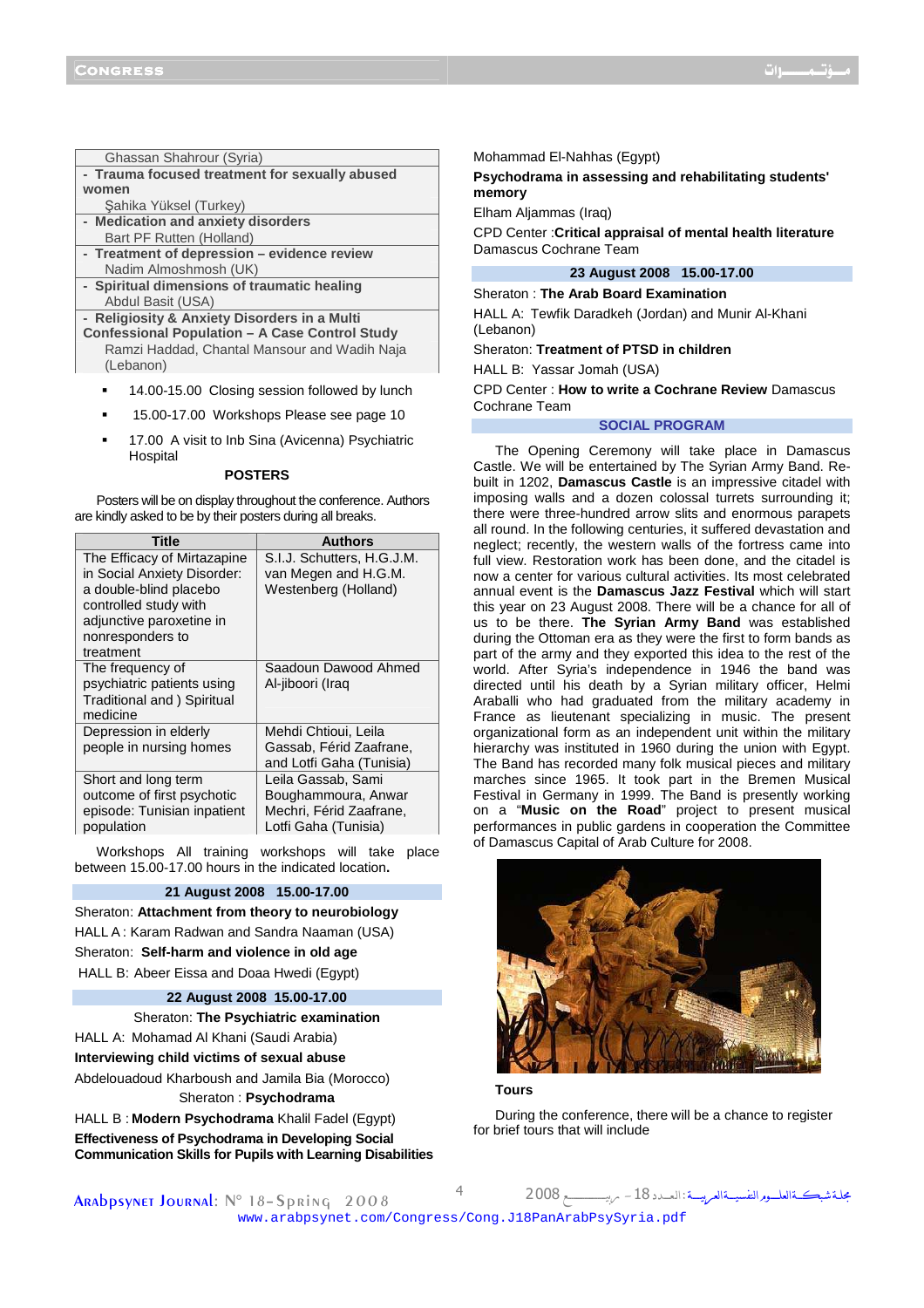

1. A sightseeing tour in **Damascus** to visit the inspiring Umayyad Mosque, the lavishly decorated 18thcentury Azem Palace, the tiny Chapel of Ananias, the vibrant souks and the National Museum.

2. A visit of **Maaloula**, a picturesque village perched in the rocks concealing the church of St. Sergius, where Mass is still celebrated in Aramaic, the language of Jesus.

3. A visit to **Bosra**, once the capital of the Roman province of Arabia, and its immaculately preserved

Roman Theater. It will also be possible to plan personalized post congress trips to visit **Krack des Chevaliers**, the imposing Crusader castle, **Palmyra**, one of the most impressive Roman sites, and **Aleppo**, perhaps the most picturesque and unspoiled of Arab cities.

## **SPECIAL EVENTS**

**Presidential Symposium**Psychiatry for the Person in the Arab Context Juan Mezzich and Adnan Takriti

Psycho-legal aspects of tortureA Basra Hotel TaleSapna Malik and Adib Essali

Psychiatry in DamascusFrom Nuri Bimarstan to Cochrane Collaboration Cochrane Schizophrenia Group

# **Keynote Speakers and Sessions**

**Juan Mezzich and Ihsan Salloum**: Person-centered IntegrativeDiagnosis

**George Christodoulou**: Disasters and Mental Health

**Ihsan Salloum**: New International Classification and DiagnosticSystems

**Amira Seif-El-Din**: Adolescent Mental Health Problems

**Naser Loza**: Mental Health Legislations in Arab **Countries** 

#### **Alaa Farghaly**: Stress update

**Yousef Latifa**: PTSD among Lebanese Children Following theJuly 2006 War

**Yousef Alobeidi**: PTSD among School Children in Baghdad

#### **Training workshops**

The Arab Board Examination (**Tewfik Daradkeh** and **Munir Al-Khani**)

Critical Appraisal of Mental Health Literature (CochraneSchizophrenia Group)How to write a Cochrane Systematic Review (CochraneSchizophrenia Group)

#### Psychodrama (**Khalil Mohamad Fadel**,

Egypt)Treatment of PTSD in children (**Yassar Jomah**, USA)

## **Program (subject to some changes**

- **Thursday, 21 August 2007** 
	- 08.00-17.00Registration (Sheraton Hotel)
	- 08.30-10.00Presidential Symposium
	- 10.00-11.30 Keynote Lectures
	- 11.30-12.30 A Regional Encounter of the WPA GlobalNetwork of Classification and DiagnosticGroups
	- 12.30-13.00 Break
	- 13.00-15.00 Concurrent workshops
	- 16.45-18.00 Opening Ceremony
	- 18.00-20.00 Welcome Reception

## • **Friday, 22 August 2007**

- 08.00-17.00 Registration (Sheraton Hotel)
- 08.30-10.00 Psycho-legal aspects of torture:A Basra Hotel Tale
- 10.00-10.30 Keynote Lecture: Disaster Mental health
- 11.00-11.30 Adolescent mental health problems
- 11.30-12.30 Treatment of PTSD in children
- 12.30-13.00 Break13.00-15.00 Concurrent workshops
- 18.00-20.00 Gala Dinner

## • **Saturday, 23 August 2007**

- 08.00-17.00 Registration (Sheraton Hotel)
- 08.30-10.00 Person-centered Integrative Diagnosis
- 10.00-12.30 Keynote Lectures
- 12.30-13.00 Break
- 13.00-15.00 Concurrent workshops

## **Call for Abstracts**

You are cordially invited to submit proposals for papers, workshops and symposia using this form which can besubmitted online. **Abstract Submission Deadline is 30 May 2008.** The selected abstracts will be finally accepted onlyafter the presenter's completed registration is received. The time allocated for oral presentations is 20 minutes (15minutes for the presentation and 5 minutes for discussion and questions). Abstracts should be limited to 250 words.Each symposium will be composed of three to five related papers. Authors interested in presenting a symposium arerequested to submit all related papers as a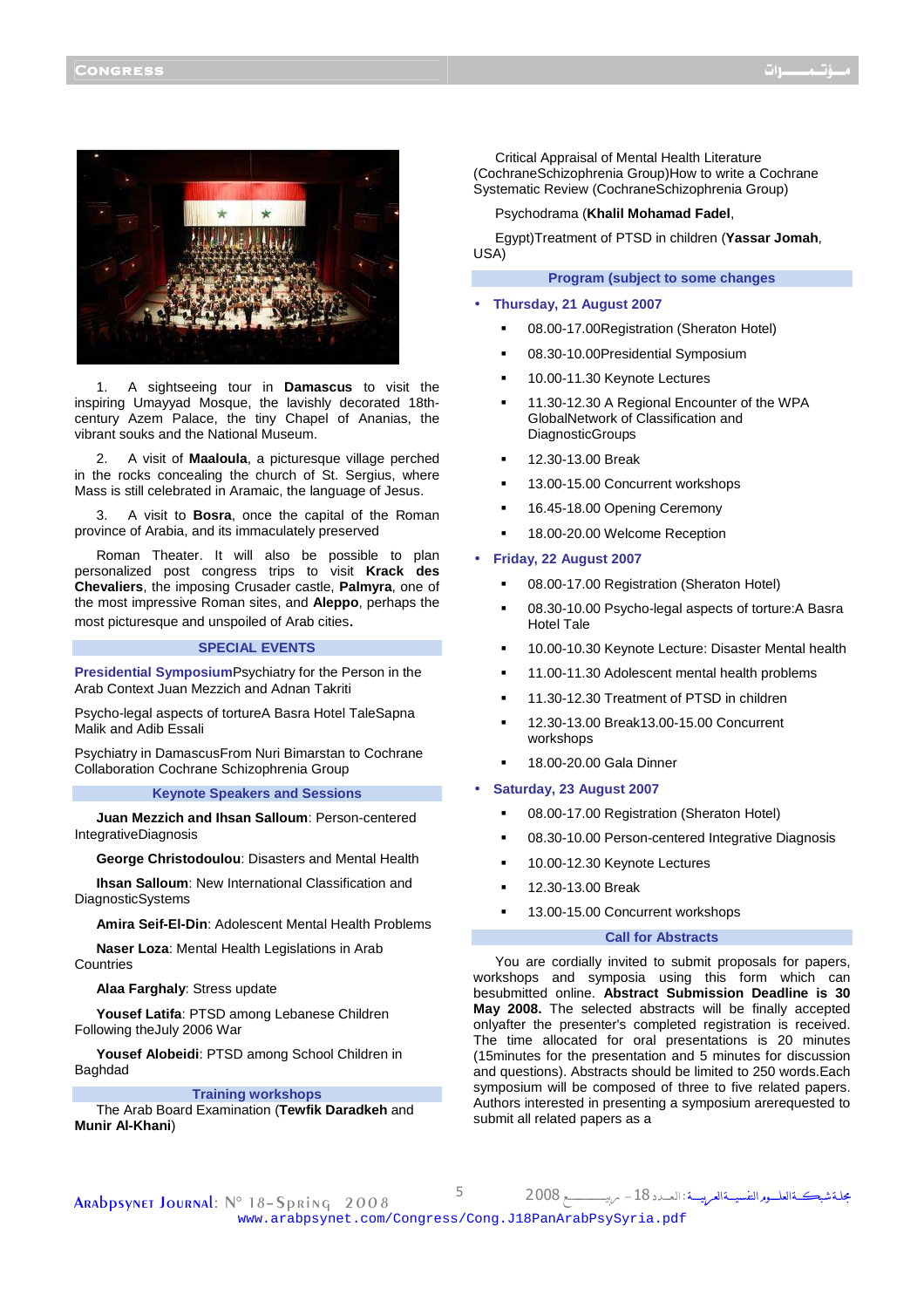single abstract, with clear designations of the individuals' papers and titles(limit 1,500 words). Workshops will be interactive sessions with a focus on skills development or on discussionsamong participants. Workshop length is 45-60 minutes depending on the level of interaction.All abstracts will be considered on the basis of individual merit by the Scientific Committee, and will be rankedaccording to their relevance to the Congress theme and importance to the international audience.

#### • **Abstract Submission Form**

|  | Surname:  First name: Official Affiliation: |
|--|---------------------------------------------|
|  |                                             |
|  | Tel: Fax: E-Mail:                           |
|  |                                             |
|  |                                             |
|  |                                             |

**Travel Agent**SUN TRAVEL & TOURISMFax: + 963 11 2312473e mail: inbound@suntravel-syria.com

**Air Travel**Many airlines provide regular service to and fromDamascus International Airport. Sun Travel hasnegotiated special rates for the conference.

**Visa Requirement**Visitors to Syria must hold a valid passport. ArabNationals are not required to obtain visas. OtherNationals are required to obtain visas. Applications forvisas can be made at Syrian Embassies or Consulatesin major cities around the world. Participants areadvised be obtain a Syrian visa in their countries. Incase there is NO Syrian Embassy in your country, youmay send a copy of your Passport to Sun Travel inorder to arrange your visa.

**Accommodation**In order to facilitate hotel reservation by Congressparticipants, a number of rooms have been secured atthe Damascus Sheraton Hotel (\*\*\*\*\*), Carlton Hotel(\*\*\*\*) and Amer Hotel (\*\*\*). The Sheraton Hotel isthe Conference venue. Shuttle buses will run regularlyfrom Amer and Carlton Hotels. The journey is about 5minutes. Please refer to the registration form for ratesof each hotel. To make a booking, please fill out theAccommodation Form and return to Sun Travel by 6August 2008.

**Language**Arabic and English will be the official languages of theCongress. Simultaneous interpretation of all plenarysessions and some concurrent sessions will beavailable..

**Accreditation**Activities of this conference have been accredited bythe Professional Development Committee (CPD) forContinuing Medical Education (CME). TheConference has been accredited for 15 CPD/CMEpoints, and each training workshop is accreted for 5additional points.

**Letter of Invitation**The Congress Secretariat will be pleased to send anofficial letter of invitation upon request. It isunderstood that such an invitation is intended to helppotential delegates raise travel funds or obtain a visa. Itis not a commitment on the part of the **OrganizingCommittee** 

to provide any financial support.

**Scholarships**Limited scholarships will be awarded. The deadline forapplications is 15 June 2008. Please apply to theCongress Secretariat including your abstract and fullCV.

**Currency/banks**The Syrian Lira (SL) is the official currency of theSyrian Arab Republic. Foreign currency can beexchanged at the airports, hotels, banks or exchangeoffices. The exchange rate at the time of printing is  $US$1.00 = SL 47$ . The most commonly used internationalcredit cards in Syria are VISA, MasterCard andAmerican Express. Major Banks are open from 9am to2:30pm Sunday to Thursday closing on Friday andSaturday. Some banks and branches are open slightlylonger hours. Some banking services are not availablean hour before closing.

#### **Registration Form**

The preferred method of registration is online. Alternatively, this registration form may be faxed, mailed or emailed tothe Congress Secretariat. We encourage you to register by June 10, 2008.

| Suffix: Prof  Last Name (Surname):  First name: |
|-------------------------------------------------|
| Organization: Nationality: Mailing Address:     |
| City: State/Province: Postal Code:  Country:    |
| Tel.:  Business Fax:  Mobile: E-Mail:           |
| Arrival Flight & Time: Departure Flight & Time: |
|                                                 |
| $\lambda$                                       |

check-out date: ……………. /August / 2008…………………….

| Payment Type            | Payment Category                                                               |                                 | Clost<br>(ELITO) |
|-------------------------|--------------------------------------------------------------------------------|---------------------------------|------------------|
| Registration<br>Fee     | Participants from<br>Developed Countries $(\epsilon$<br>250)                   |                                 | $\in 0$          |
|                         | Participants from<br>Developing Countries<br>$(\in 150)$                       |                                 | € 0              |
|                         | Extra tickets to the<br>gala dinner (€ 30<br>each)                             | Number of<br>extra<br>tickets:0 | $\in 0$          |
|                         | Extra tickets to the<br>welcome reception ( $\in$<br>20 each)                  | Number of<br>extra<br>tickets:0 | $\in 0$          |
| hopregistrati<br>on fee | The Examination of the<br>Arab Board of<br>Psychiatry ( $\in$ 10)              |                                 | $\in 0$          |
|                         | Critical Appraisal of<br>Trainingworks Mental Health<br>Literature ( $\in$ 10) |                                 | $\in 0$          |
|                         | How to write a<br>Cochrane Systematic<br>Review ( $\in$ 10)                    |                                 | $\in 0$          |
|                         | Psychodrama $(\in 10)$                                                         |                                 | $\in 0$          |
|                         | Treatment of PTSD in<br>children ( $\in$ 10)                                   |                                 | $\in 0$          |
|                         | Accommodation: Please select hotel                                             |                                 | € 0              |
| Sheraton                | Single room ( $\in$ 115 per<br>night).                                         | Number of<br>nights:            | $\in 0$          |
| $Hotel(*****')$         | Double room ( $\in$ 65 per<br>person per night)                                | Number of<br>nights:            | $\in 0$          |